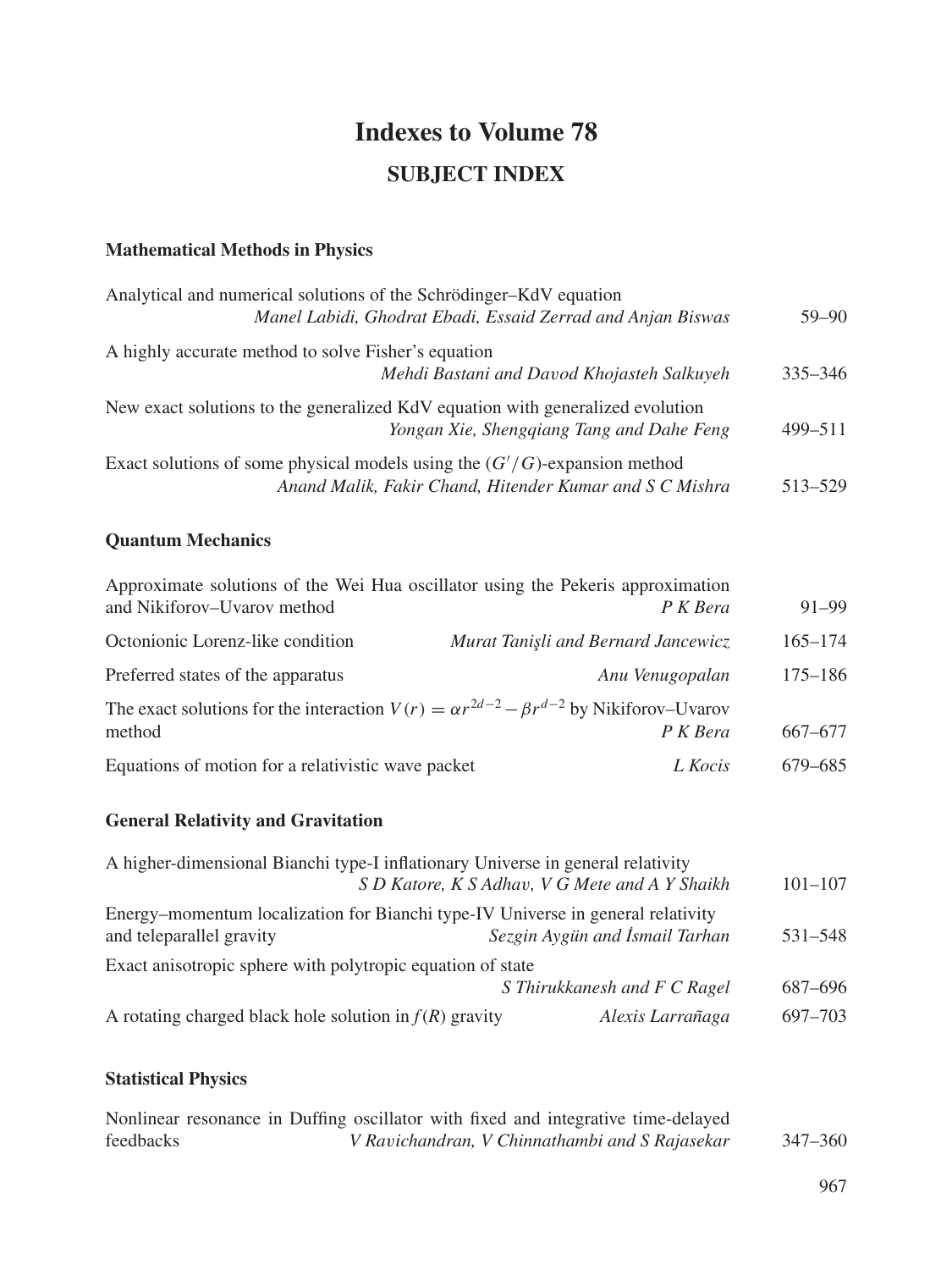| Robust chaos synchronization based on adaptive fuzzy delayed feedback $\mathcal{H}_{\infty}$ control                                                                                                 | Choon Ki Ahn                                  | $361 - 374$ |
|------------------------------------------------------------------------------------------------------------------------------------------------------------------------------------------------------|-----------------------------------------------|-------------|
| Multiple $(G'/G)$ -expansion method and its applications to nonlinear evolution<br>equations in mathematical physics                                                                                 | Junchao Chen and Biao Li                      | 375–388     |
| Nonlinear fractional relaxation                                                                                                                                                                      | A Tofighi                                     | 549-554     |
| Pattern formation in arrays of chemical oscillators                                                                                                                                                  | Neeraj Kumar Kamal                            | 705-718     |
| <b>Particle Physics</b>                                                                                                                                                                              |                                               |             |
| Solutions of several coupled discrete models in terms of Lamé polynomials of order<br>one and two                                                                                                    | Avinash Khare and Avadh Saxena                | 187-213     |
| Isgur–Wise function in a quantum chromodynamics-inspired potential model with<br>confinement as parent in the variationally improved perturbation theory<br>Bhaskar Jyoti Hazarika and D K Choudhury |                                               | 555-564     |
| Nucleation rate of the quark-gluon plasma droplet at finite quark chemical potential<br>D S Gosain, S Somorendro Singh and Agam K Jha                                                                |                                               | 719-728     |
| Two-particle momentum correlations in jets produced in $e^+e^-$ annihilation at<br>$\sqrt{s}$ = 60 GeV<br>M E Zomorrodian, F Khorramabadi, A Sepehri and P Eslami                                    |                                               | 729–736     |
| BRS 'Symmetry', prehistory and history                                                                                                                                                               | Carlo M Becchi                                | 837-851     |
| Remarks on quantum field theory on de Sitter and anti-de Sitter space-times                                                                                                                          | Henri Epstein                                 | 853-864     |
| On the theory of slowing down gracefully                                                                                                                                                             | Jürg Fröhlich and Zhou Gang                   | 865-874     |
| BRST invariant PV regularization of SUSY Yang-Mills and SUGRA                                                                                                                                        |                                               |             |
|                                                                                                                                                                                                      | Mary K Gaillard                               | 875-890     |
| Charting the invisible in phase space (Abstract only)                                                                                                                                                | Alvaro de Rujula                              | 891         |
| Black holes and groups of type $E_7$                                                                                                                                                                 | Sergio Ferrara and Alessio Marrani            | 893-905     |
| Algebraic study of chiral anomalies                                                                                                                                                                  | Juan Mañes,<br>Raymond Stora and Bruno Zumino | 907-924     |
| Large- $N_c$ quantum chromodynamics and harmonic sums                                                                                                                                                | Eduardo de Rafael                             | 927-946     |
| From Koszul duality to Poincaré duality                                                                                                                                                              | Michel Dubois-Violette                        | 947-961     |
| <b>Nuclear Physics</b>                                                                                                                                                                               |                                               |             |
| Coupled-channel analysis for 20.4 MeV energy of p- <sup>64</sup> Zn inelastic scattering                                                                                                             | Harun Yücel and Müşfik Taşan                  | 215-224     |
| Origin of inertia in large-amplitude collective motion in finite Fermi systems                                                                                                                       | Sudhir R Jain                                 | $225 - 230$ |
| Analysis of shape isomer yields of <sup>237</sup> Pu in the framework of dynamical-statistical<br>model                                                                                              | Hadi Eslamizadeh                              | 231-236     |
| Energy of vanishing flow in heavy-ion collisions: Role of mass asymmetry of a<br>reaction                                                                                                            | Varinderjit Kaur and Suneel Kumar             | $237 - 245$ |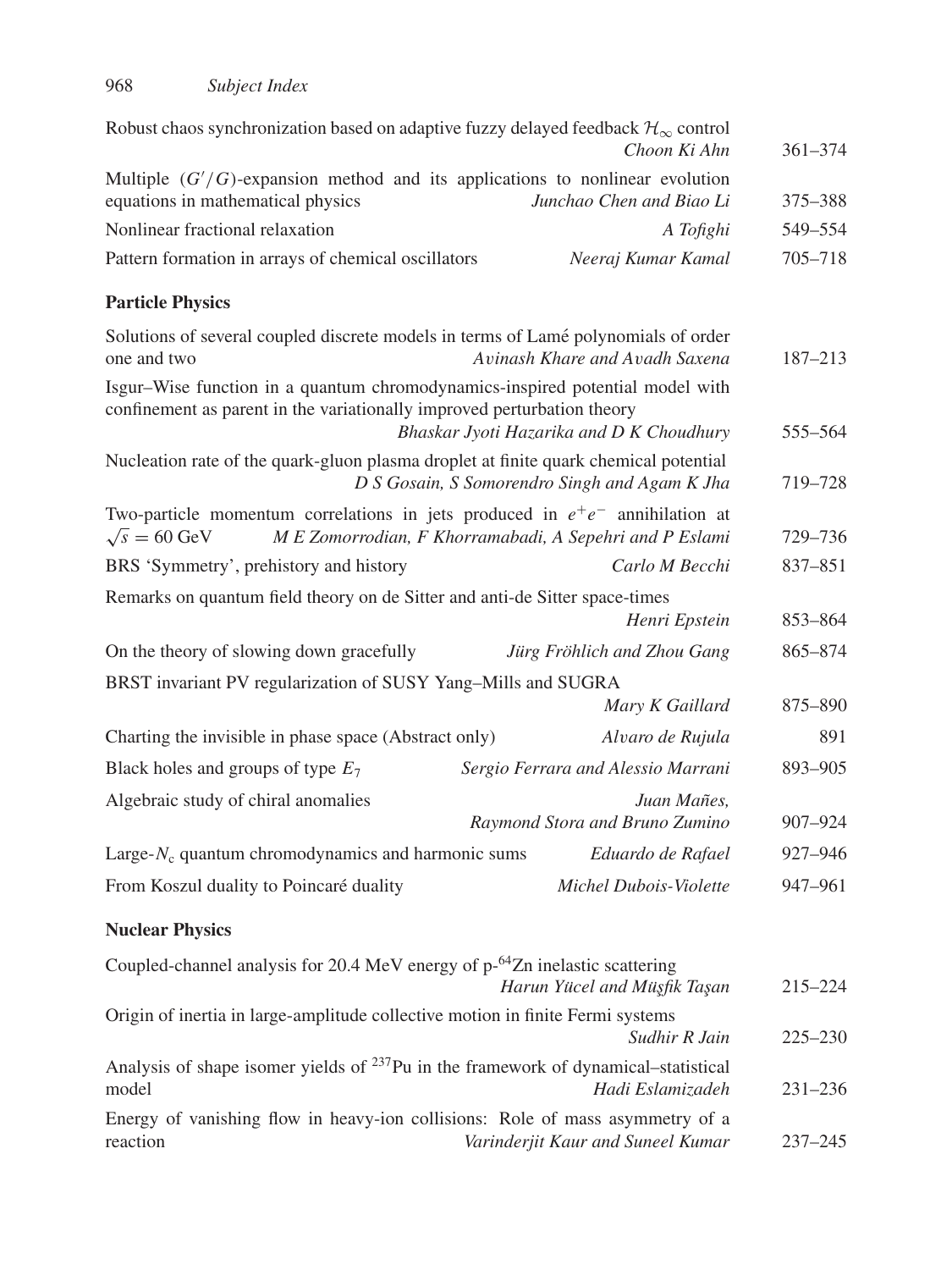| Subject Index | 969 |
|---------------|-----|
|---------------|-----|

| Physics design of a CW high-power proton Linac for accelerator-driven system<br>Rajni Pande, Shweta Roy, S V L S Rao, P Singh and S Kailas                                           | $247 - 255$ |
|--------------------------------------------------------------------------------------------------------------------------------------------------------------------------------------|-------------|
| Induced photonuclear interaction by Rhodotron-TT200 10 MeV electron beam<br>Farshid Tabbakh, Mojtaba Mostajab Aldaavati, Mahdieh Sadat Hoseyni<br>and Khadijeh Rezaee Ebrahim Saraee | $257 - 264$ |
| Fragmentation and momentum correlations in heavy-ion collisions                                                                                                                      |             |
| Sakshi Gautam and Rajni Kant                                                                                                                                                         | 389-398     |
| Measurement of peak fluence of neutron beams using Bi-fission detectors<br>R K Jain, Ashok Kumar, N L Singh, L Tommasino and B K Singh                                               | 493-498     |
| Design of a superconducting low beta niobium resonator<br>Prakash N Potukuchi and Amit Roy                                                                                           | 565–584     |
| Nucleon momentum distributions and elastic electron scattering form factors for<br>some 1p-shell nuclei<br>A K Hamoudi, M A Hasan and A R Ridha                                      | 737-748     |
| Effect of isospin-dependent cross-section on fragment production in the collision<br>of charge asymmetric nuclei<br>Anupriya Jain and Suneel Kumar                                   | 749-758     |
| <b>Atomic and Molecular Physics</b>                                                                                                                                                  |             |
| Optical probing of Eu ions confined in an RF trap Pushpa M Rao and Anita Gupta                                                                                                       | $109 - 120$ |
| The second Born approximation of electron-argon elastic scattering in a bichromatic<br>laser field<br>Bin Zhou, Ming-Yang Zheng and Da-Yong Wen                                      | 399-404     |
| <b>Lasers and Optics</b>                                                                                                                                                             |             |
| Formation of multiple dark photovoltaic spatial solitons Yuhong Zhang, Keqing Lu,<br>Jianbang Guo, Xuewen Long, Xiaohong Hu and Kehao Li                                             | $265 - 275$ |
| Vector wave diffraction pattern of slits masked by polarizing devices<br>Mohammad Tahir, K Bhattacharya and A K Chakraborty                                                          | $405 - 416$ |
| Performances of different metals in optical fibre-based surface plasmon resonance<br>Navneet K Sharma<br>sensor                                                                      | 417-427     |
| Magnetic field modulation spectroscopy of rubidium atoms<br>S Pradhan,<br>R Behera and A K Das                                                                                       | 585-594     |
| Light squeezing in optical parametric amplification beyond the slowly-varying<br>amplitude approximation<br>M Hosseini Farzad                                                        | 595-612     |
| A study of nanosized zinc oxide and its nanofluid<br>D K Singh, D K Pandey,<br>R R Yadav and Devraj Singh                                                                            | 759-766     |
| Gravitational Jaynes-Cummings model beyond the rotating wave approximation<br>M Mohammadi                                                                                            | 767-778     |
| <b>Fluid Dynamics</b>                                                                                                                                                                |             |

| Free convection effects and radiative heat transfer in MHD Stokes problem for the |             |         |
|-----------------------------------------------------------------------------------|-------------|---------|
| flow of dusty conducting fluid through porous medium                              | Om Prakash. |         |
| Devendra Kumar and Y K Dwivedi                                                    |             | 429–438 |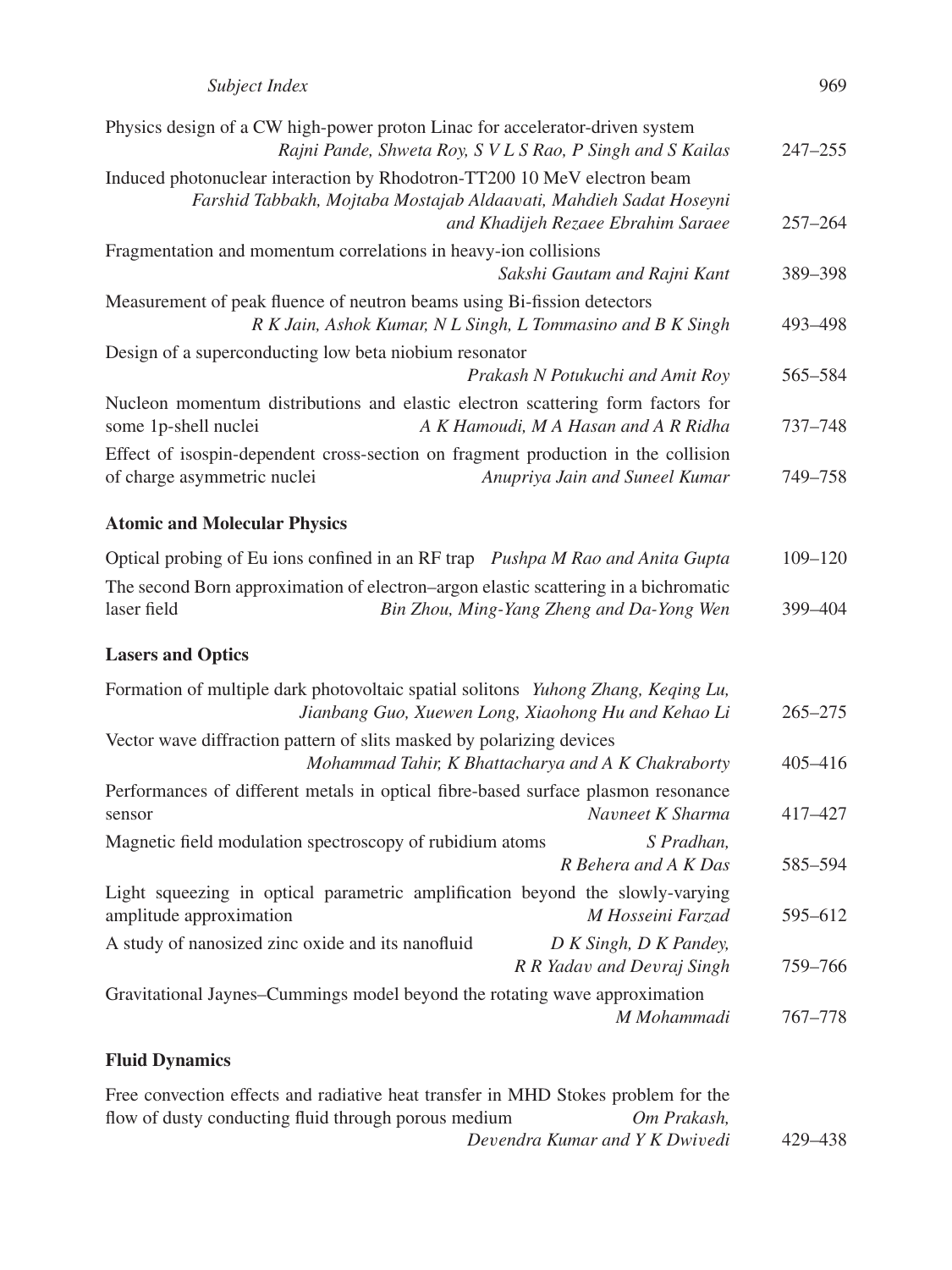## **Plasma Physics**

| Effect of nonthermal ion distribution and dust temperature on nonlinear dust-acoustic<br>solitary waves                                              | K Annou and R Annou                                    | $121 - 126$ |
|------------------------------------------------------------------------------------------------------------------------------------------------------|--------------------------------------------------------|-------------|
| Dust-acoustic solitary waves in a dusty plasma with two-temperature nonthermal ions                                                                  | Zhi-Jian Zhou, Hong-Yan Wang and Kai-Biao Zhang        | $127 - 133$ |
| A comparative study of the ionic keV X-ray line emission from plasma produced by<br>the femtosecond, picosecond and nanosecond duration laser pulses | V Arora,<br>P A Naik, B S Rao and P D Gupta            | $277 - 288$ |
| Modulation instability of an intense laser beam in an unmagnetized electron-<br>positron-ion plasma                                                  | San Oiu Liu, Wei Tang and Xiao Oing Li                 | 439–449     |
| Three-dimensional simulation of laser-plasma-based electron acceleration                                                                             | A Upadhyay, K Patel, B S Rao, P A Naik and P D Gupta   | $613 - 623$ |
| Relativistic effects on the modulational instability of electron plasma waves<br>in quantum plasma                                                   | Basudev Ghosh, Swarniv Chandra and Sailendra Nath Paul | 779–790     |

# **Condensed Matter Physics**

| Grazing incidence polarized neutron scattering in reflection geometry from<br>nanolayered spintronic systems<br>Amitesh Paul                                                                                                                | $1 - 58$    |
|---------------------------------------------------------------------------------------------------------------------------------------------------------------------------------------------------------------------------------------------|-------------|
| The width of Liesegang bands: A study using moving boundary model and simulation<br>Shibi Thomas, George Varghese and István Lagzi                                                                                                          | $135 - 145$ |
| Theoretical calculation of the Hall mobility of $InNx As1-x$ alloys when $x = 0.0-0.1$<br>Senem Aydogu, Mustafa Akarsu and Omer Ozbas                                                                                                       | $147 - 154$ |
| Nonlocal Coulomb interaction in the two-dimensional spin-1/2 Falicov-Kimball<br>S K Bhowmick and N K Ghosh<br>model                                                                                                                         | 289-296     |
| Dielectric relaxation and hydrogen bonding studies of 1,3-propanediol-dioxane<br>mixtures using time domain reflectometry technique<br>Madhukar N Shinde,<br>Ravindra B Talware, Pravin G Hudge, Yogesh S Joshi<br>and Ashok C Kumbharkhane | $297 - 308$ |
| Optical characterization of a-Se <sub>85-x</sub> Te <sub>15</sub> Zn <sub>x</sub> thin films<br>S Shukla and S Kumar                                                                                                                        | 309-318     |
| Synthesis and nanostructural investigation of $TiO2$ nanorods doped by $SiO2$<br>M Riazian and A Bahari                                                                                                                                     | 319-331     |
| Effective atomic number, electron density and kerma of gamma radiation for<br>oxides of lanthanides<br>R S Niranjan, B Rudraswamy and N Dhananjaya                                                                                          | 451-458     |
| Phonon heat transport in gallium arsenide<br>Richa Saini,<br>Vinod Ashokan, B D Indu and R Kumar                                                                                                                                            | 459–468     |
| Electronic structures of the F-terminated AlN nanoribbons<br>Yu-Ling Song,<br>Dao-Bang Lu, Ben-Liang Cui and Jian-Min Zhang                                                                                                                 | 469-474     |
| Theoretical studies of the g factors and local structure for $Pt^{3+}$ in $\alpha$ -Al <sub>2</sub> O <sub>3</sub><br>Z H Zhang, S Y Wu, S X Zhang and L L Li                                                                               | 475 - 482   |